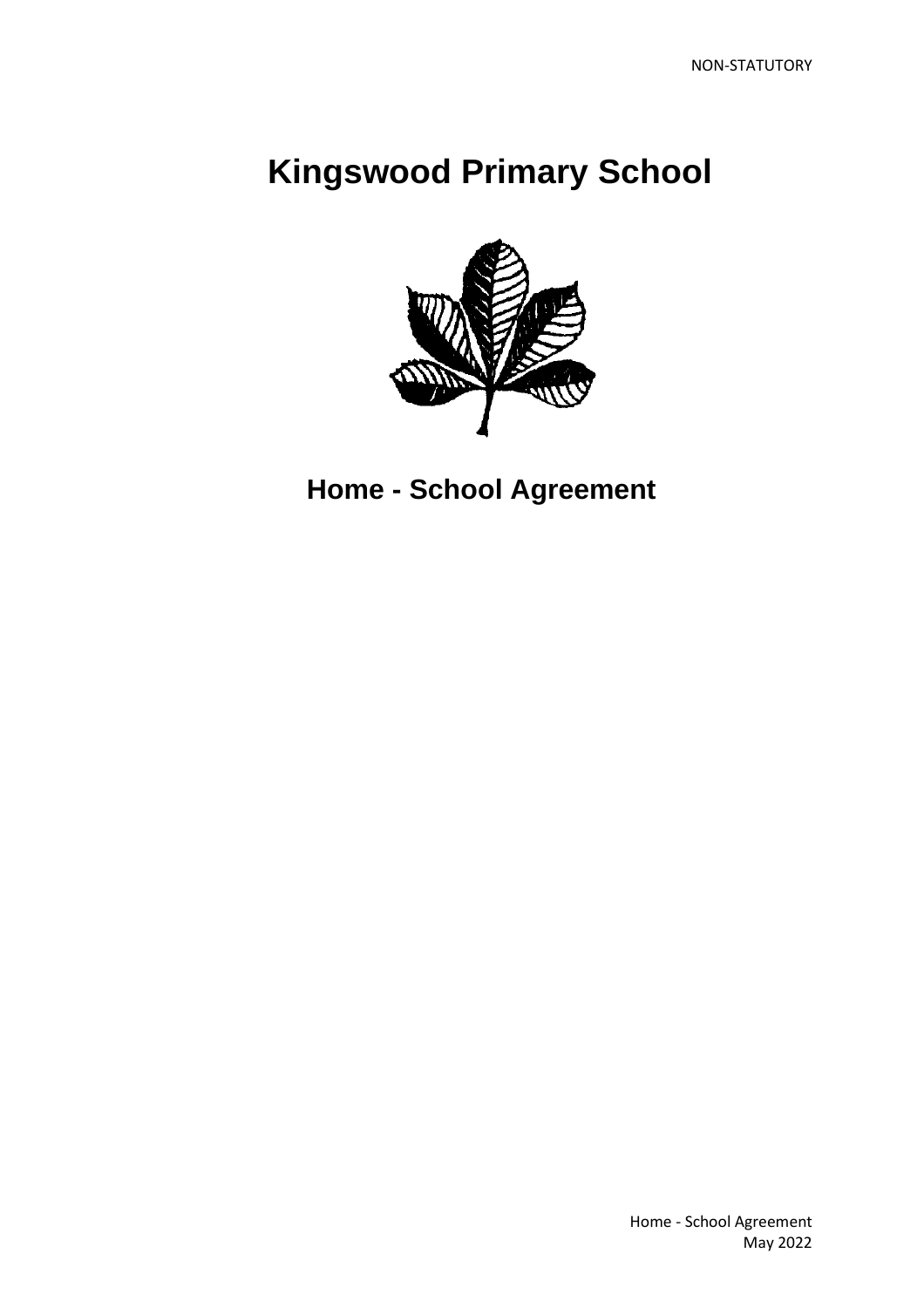| <b>Document History</b>      |                                            |
|------------------------------|--------------------------------------------|
| Reviewed by C. Cornish       | Feb 2013                                   |
| Parents consulted            | April 2013                                 |
| Document adopted by FGB      | 8 May 2013                                 |
| Document in use from         | September 2013                             |
| Parents consulted            | March/April 2014                           |
| Document adopted by FGB      | 7 May 2014                                 |
| Reviewed/Readopted by FGB    | 6 May 2015 $-$ no changes                  |
| <b>Parental Consultation</b> | Not required 2014/15                       |
| Document in use from         | September 2015                             |
| Reviewed                     | May 2016                                   |
| <b>Parental Consultation</b> | Not required 2016/17                       |
| Approval                     | <b>CSC 28 June 2016</b>                    |
| Document in use from         | September 2016                             |
| Reviewed                     | <b>March 2017</b>                          |
| <b>Parental Consultation</b> | Not required 2017/8                        |
| <b>EHT Approval</b>          | April 2017 (noted by Fed GB 25 April 2017) |
| Reviewed                     | April 2017                                 |
| <b>Parental Consultation</b> | Not required 2018/19                       |
| <b>EHT Approval</b>          | April 2017 (noted by Fed GB 8 May 2018)    |
| Reviewed                     | April 2019                                 |
| <b>Parental Consultation</b> | Not required 2019/20                       |
| <b>EHT Approval</b>          | May 2019 (noted by Fed GB 7 May 2019)      |
| <b>Parental Consultation</b> | Not required 2020/21                       |
| <b>EHT Approval</b>          | May 2020 (noted by Fed GB 19 May 2020)     |
| Reviewed                     | May 2021                                   |
| <b>EHT Approval</b>          | May 2021 (noted by Fed GB 25 May 2021)     |
| <b>Parental Consultation</b> | Not required 2021/22                       |
| Reviewed                     | May 2022                                   |
| <b>EHT Approval</b>          | May 2022 (noted by Fed GB 24 May 2022)     |
| <b>Parental Consultation</b> | Not required 2022/23                       |
| Document in use from         | September 2022                             |
| Review Frequency:            | Annually                                   |
| Next Review due:             | March/April 2023                           |
|                              |                                            |

Kingswood Primary School is part of the KULB Federation consisting of Kingswood, Platts Heath, Ulcombe CE and Leeds & Broomfield CE Primary Schools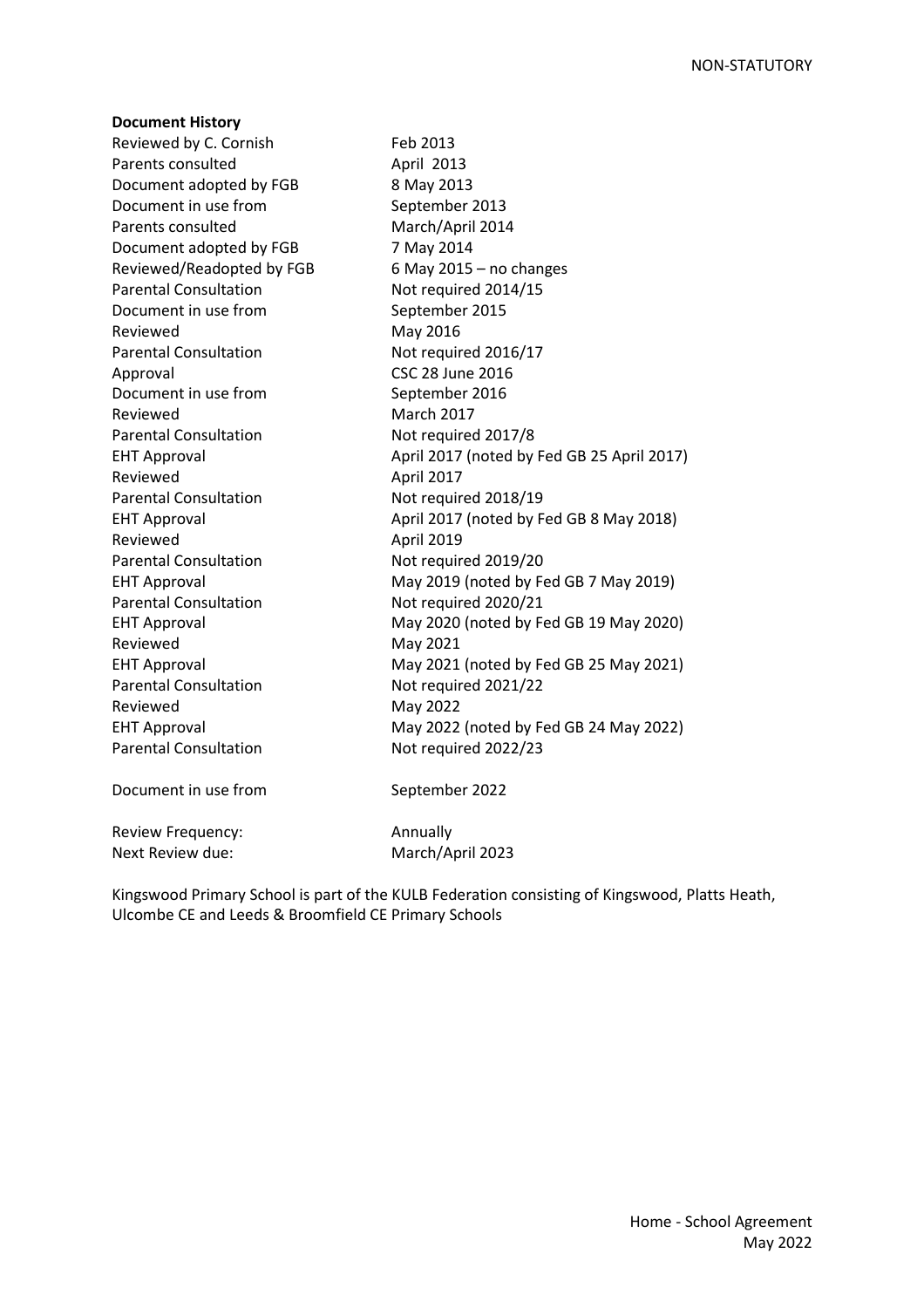## **Introduction**

In January 2016 another change was implemented affecting maintained schools, academies and free schools; the Deregulation Act 2015 removed the requirement for schools to have a home-school agreement or associated parental declarations in place. The Department for Education's guidance Behaviour and Discipline in Schools has been amended to take account of these changes and makes clear that whilst there is no longer a statutory obligation to have home school agreements, home school relations are still important. However, schools are now free to 'determine how best to foster these relationships'.

Where a school considers a home school agreement to be beneficial to home school relations, a school may draw up a voluntary home school agreement covering, for example, the responsibility of each pupil's parents and what the school expects of its pupils.

A home-school agreement is a statement explaining:

- the school's aims and values
- the school's responsibilities towards its pupils
- the responsibility of each pupil's parents
- what the school expects of its pupils

The Governing Board with the Executive Headteacher and Heads of Schools will take reasonable steps to ensure that all registered parents of pupils of compulsory school age sign the parental declaration to indicate that they understand and accept the contents of the agreement.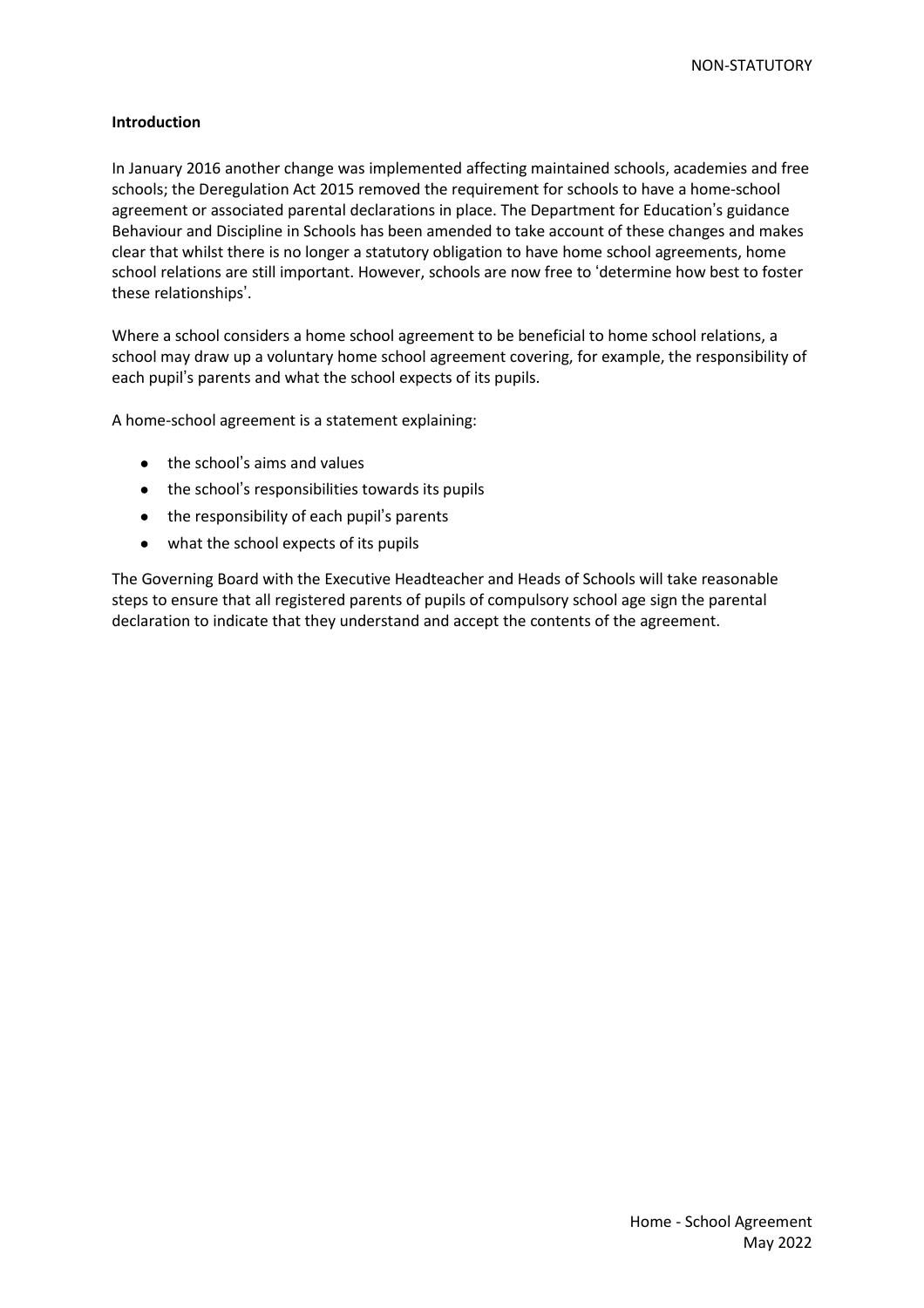## **Kingswood Primary School Home – School Agreement**

The mission of Kingswood Primary School is to provide each child with a diverse education in a safe, supportive environment that promotes our key values of respect, honesty, enjoyment, fairness, success and collaboration. The Kingswood Primary School team join the parents and the community to assist the children in developing skills to become independent learners and contribute in a global community.

Our School will:

- Provide your child with a high standard of education, following the National Curriculum, in a stimulating and challenging learning environment
- Set appropriate homework to provide the opportunity for independent learning
- Rigorously monitor your child's progress to ensure excellent progress and attainment
- Regularly tell you how your child is progressing and explain how we can support them to develop further
- Celebrate your child's academic and personal achievements
- Encourage your child to do their best at all times
- Contact you if there is a problem with your child's attendance or punctuality
- Inform you of any concerns regarding your child's work, behaviour or well-being
- Care for your child's safety and wellbeing by observation and listening to them
- Teach your child to take care of and respect others, regardless of gender, race, culture, belief, values, age and need
- Encourage your child to become an active member within our community and help them to see that they can have an impact on the world around them
- Provide information to you about our school, including relevant policies, meetings, workshops, activities, newsletters and open days

Parents / Carers will:

- Make every effort to attend open evenings and other opportunities to discuss my child's progress
- Support my child's learning ensuring the completion of any homework set
- Encourage my child to read and listen to them read on a regular basis
- Make sure that my child arrives at school by 8.45 am, and in the event of absence provide a phone call by 9.30 am on the first day of absence
- Make sure that my child is wearing the agreed Aspire school uniform and it is named.
- Inform the school of any concerns or problems that may affect my child's work, behaviour or well-being
- Support the school by encouraging my child to develop a positive attitude towards our diverse, multicultural community
- Support the school in maintaining high standards of behaviour in line with the school's behaviour policy
- Read all information sent home as this gives important details of relevant policies, meetings, workshops, activities, newsletters and open days
- Ensure my/our own behaviour and language whilst in the school or its grounds, and including social media, demonstrates respect for others and sets a good example for children
- Not take my child out of school for family holidays during term time
- Always treat and communicate with all staff with dignity and respect.
- Support the Aspire school's ethos and policies for curriculum, behaviour, homework and equality of opportunity.